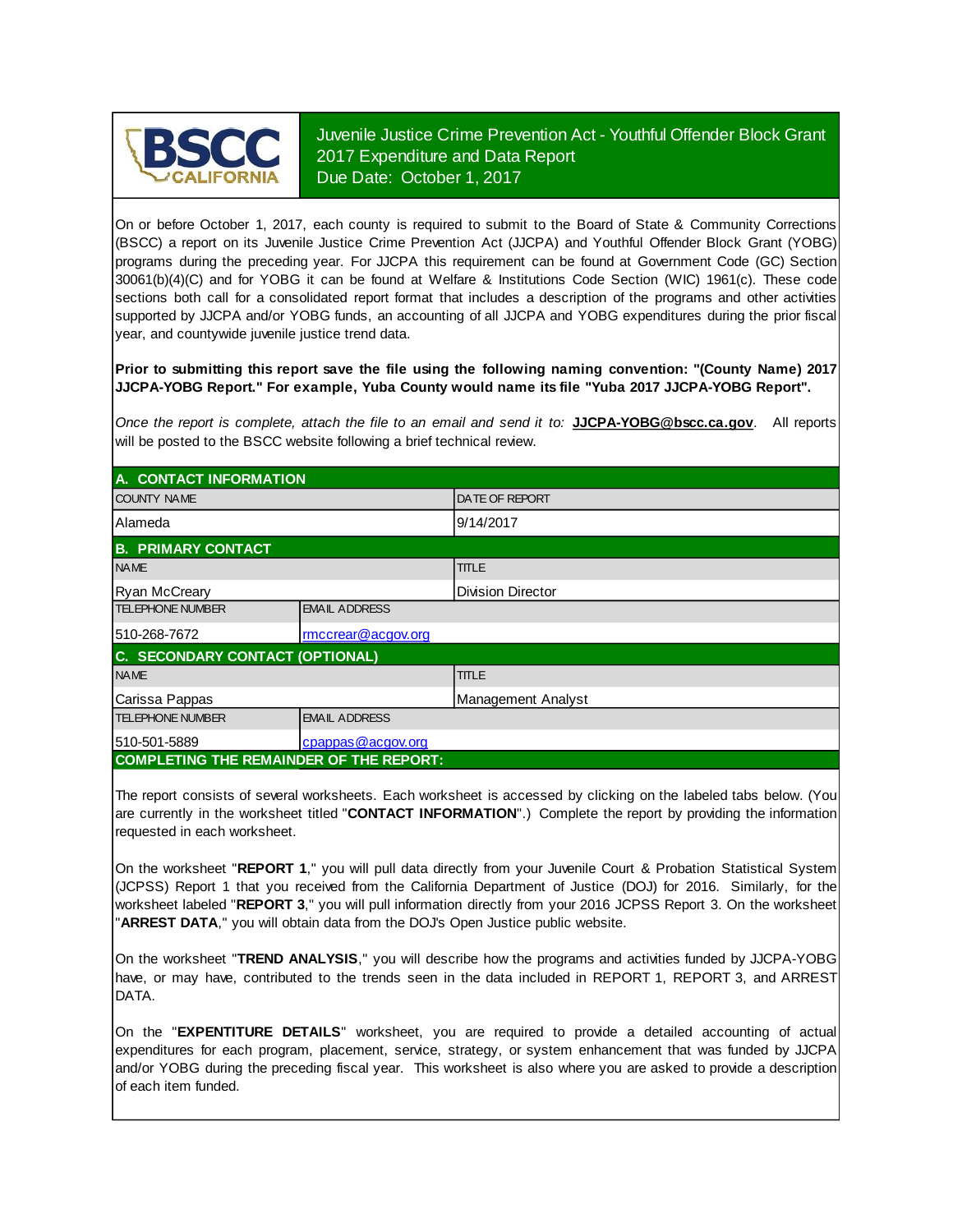### **COUNTYWIDE JUVENILE JUSTICE DATA for:** *Alameda*

*In the blank boxes below, enter the data from your Report 1 received from DOJ as titled below:*

**Referrals of Juveniles to Probation Departments for Delinquent Acts, January 1 - December 31, 2016 Age by Referral Type, Gender, Race/Ethnic Group, Referral Source, Detention, Prosecutor Action, and Probation Department Disposition**

**Report 1**

#### **Probation Department Disposition**

| <b>Informal Probation</b> |     |
|---------------------------|-----|
| <b>Diversions</b>         | 393 |
| <b>Petitions Filed</b>    |     |

### **Gender (OPTIONAL)**

| Male         | 1,336 |
|--------------|-------|
| Female       | 433   |
| <b>TOTAL</b> | 1.769 |

### **Race/Ethnic Group (OPTIONAL)**

| <b>Hispanic</b>         | 455            |
|-------------------------|----------------|
| White                   | 193            |
| <b>Black</b>            | 973            |
| Asian                   | 65             |
| <b>Pacific Islander</b> | 24             |
| Indian                  | $\overline{2}$ |
| <b>Unknown</b>          | 57             |
| <b>TOTAL</b>            | 1.769          |

**Please use this space to explain any exceptions and/or anomalies in the data reported above:**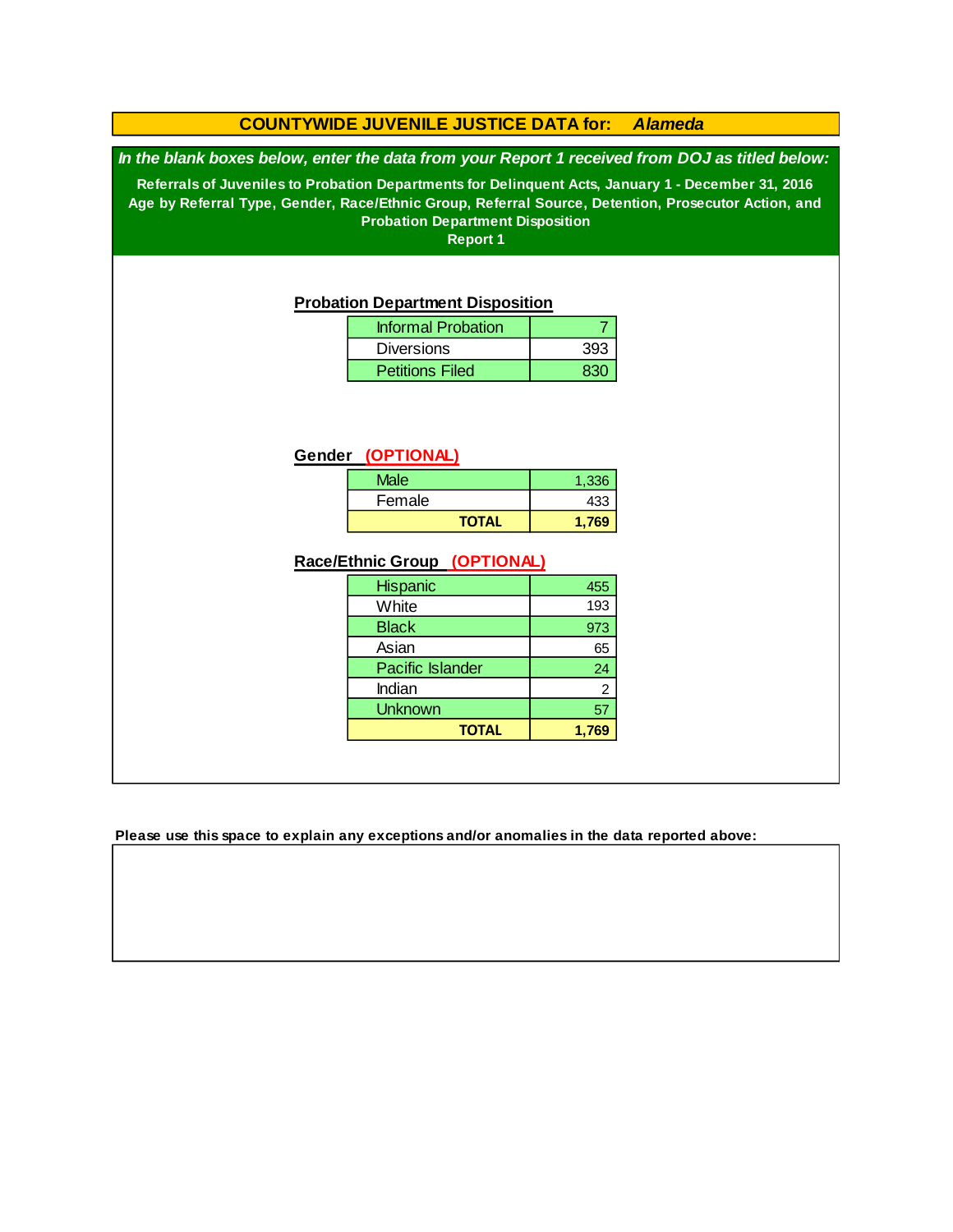| <b>COUNTYWIDE JUVENILE JUSTICE DATA for:</b><br><b>Alameda</b>                                                                                                                                                                                                                                                                                  |                                |              |                           |  |
|-------------------------------------------------------------------------------------------------------------------------------------------------------------------------------------------------------------------------------------------------------------------------------------------------------------------------------------------------|--------------------------------|--------------|---------------------------|--|
| In the blank boxes below, enter the data from your Report 3 received from DOJ as titled below:<br>Juvenile Court Dispositions Resulting From Petitions for Delinquesnt Acts, January 1 - December 31, 2016<br>Age by Petition Type, Sex, Race/Ethnic Group, Defense Representation, Court Disposition and Wardship Placement<br><b>Report 3</b> |                                |              |                           |  |
| <b>Petition Type</b>                                                                                                                                                                                                                                                                                                                            |                                |              |                           |  |
|                                                                                                                                                                                                                                                                                                                                                 | <b>New</b>                     |              | 371                       |  |
|                                                                                                                                                                                                                                                                                                                                                 | Subsequent                     |              | 459                       |  |
|                                                                                                                                                                                                                                                                                                                                                 |                                | <b>TOTAL</b> | 830                       |  |
|                                                                                                                                                                                                                                                                                                                                                 | <b>Court Disposition</b>       |              |                           |  |
|                                                                                                                                                                                                                                                                                                                                                 | <b>Informal Probation</b>      |              | 46                        |  |
|                                                                                                                                                                                                                                                                                                                                                 | Non-Ward Probation             |              | 45                        |  |
|                                                                                                                                                                                                                                                                                                                                                 | <b>Wardship Probation</b>      |              | 691                       |  |
|                                                                                                                                                                                                                                                                                                                                                 | Diversion                      |              |                           |  |
|                                                                                                                                                                                                                                                                                                                                                 | Deferred Entry of Judgement    |              | 4                         |  |
|                                                                                                                                                                                                                                                                                                                                                 | <b>Wardship Placements</b>     |              |                           |  |
|                                                                                                                                                                                                                                                                                                                                                 | <b>Own/Relative's Home</b>     |              | 528                       |  |
|                                                                                                                                                                                                                                                                                                                                                 | Non-Secure County Facility     |              |                           |  |
|                                                                                                                                                                                                                                                                                                                                                 | <b>Secure County Facility</b>  |              | 38                        |  |
|                                                                                                                                                                                                                                                                                                                                                 | Other Public Facility          |              |                           |  |
|                                                                                                                                                                                                                                                                                                                                                 | <b>Other Private Facillity</b> |              | 95                        |  |
|                                                                                                                                                                                                                                                                                                                                                 | Other                          |              | 27                        |  |
|                                                                                                                                                                                                                                                                                                                                                 | California Youth Authority*    |              | $\ensuremath{\mathsf{3}}$ |  |
|                                                                                                                                                                                                                                                                                                                                                 |                                | <b>TOTAL</b> | 691                       |  |
|                                                                                                                                                                                                                                                                                                                                                 | <b>Subsequent Actions</b>      |              |                           |  |
|                                                                                                                                                                                                                                                                                                                                                 | <b>Technical Violations</b>    |              |                           |  |
|                                                                                                                                                                                                                                                                                                                                                 | Sex (OPTIONAL)                 |              |                           |  |
|                                                                                                                                                                                                                                                                                                                                                 |                                |              |                           |  |
|                                                                                                                                                                                                                                                                                                                                                 | <b>Male</b>                    |              | 687                       |  |
|                                                                                                                                                                                                                                                                                                                                                 | Female                         | <b>TOTAL</b> | 143<br>830                |  |
|                                                                                                                                                                                                                                                                                                                                                 |                                |              |                           |  |
|                                                                                                                                                                                                                                                                                                                                                 | Race/Ethnic Group (OPTIONAL)   |              |                           |  |
|                                                                                                                                                                                                                                                                                                                                                 | Hispanic                       |              | 198                       |  |
|                                                                                                                                                                                                                                                                                                                                                 | White                          |              | 43                        |  |
|                                                                                                                                                                                                                                                                                                                                                 | <b>Black</b>                   |              | 531                       |  |
|                                                                                                                                                                                                                                                                                                                                                 | Asian                          |              | 24                        |  |
|                                                                                                                                                                                                                                                                                                                                                 | Pacific Islander               |              | 15                        |  |
|                                                                                                                                                                                                                                                                                                                                                 | Indian                         |              | $\overline{\phantom{a}}$  |  |
|                                                                                                                                                                                                                                                                                                                                                 | <b>Unknown</b>                 |              | 19                        |  |
|                                                                                                                                                                                                                                                                                                                                                 |                                | <b>TOTAL</b> | 830                       |  |

**Please use this space to explain any exceptions and/or anomalies in the data reported above:** 

\* The JCPSS reports show "California Youth Authority," however it is now called the "Division of Juvenile Justice."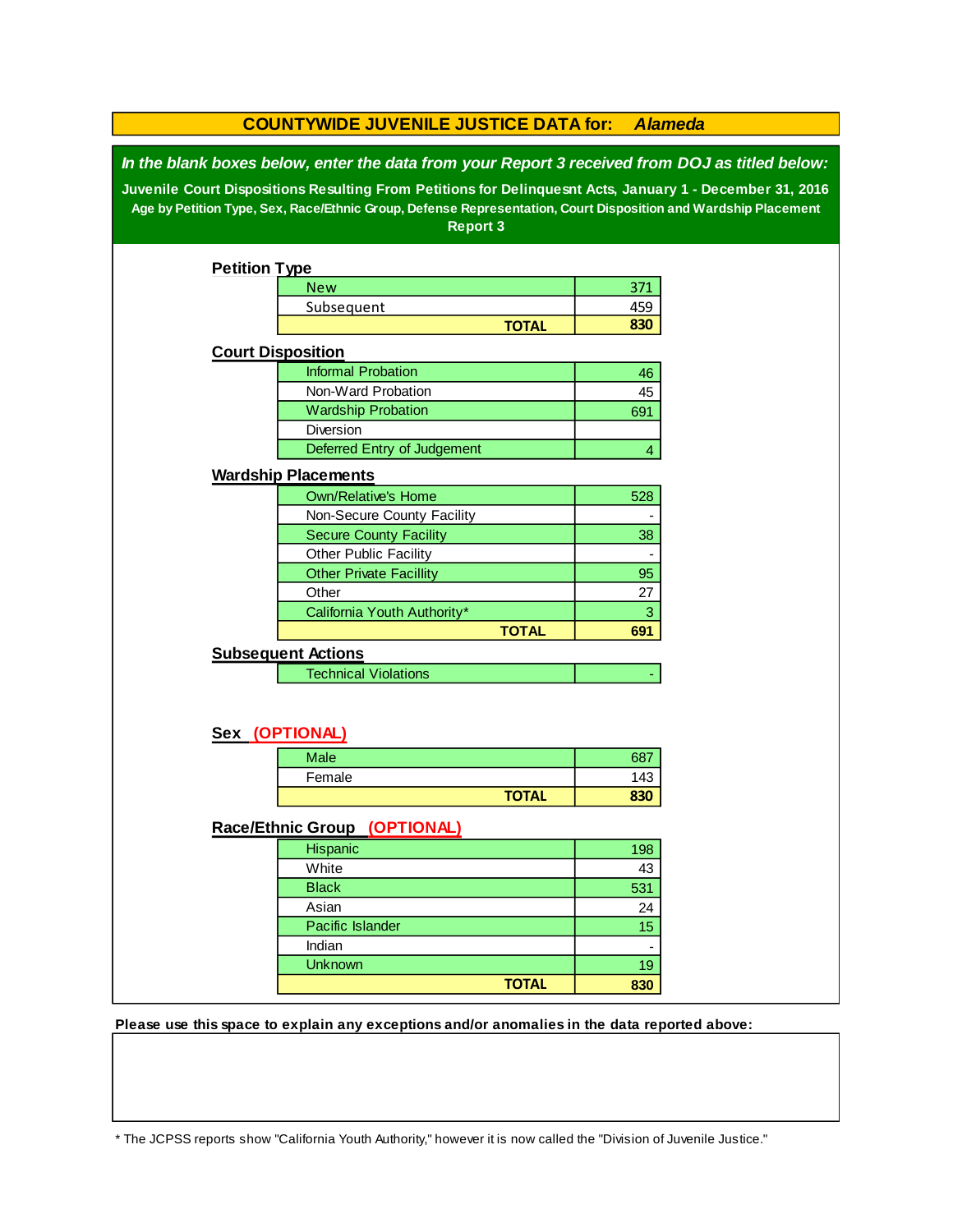|                                                                                                                                                                                | <b>COUNTYWIDE JUVENILE JUSTICE DATA for: Alameda</b> |              |       |
|--------------------------------------------------------------------------------------------------------------------------------------------------------------------------------|------------------------------------------------------|--------------|-------|
| In the blank boxes below, enter your juvenile arrest data from last year.<br>Arrest data by county can be found at:<br>https://openjustice.doj.ca.gov/crime-statistics/arrests |                                                      |              |       |
| <b>Arrests</b>                                                                                                                                                                 |                                                      |              |       |
|                                                                                                                                                                                | <b>Felony Arrests</b>                                |              | 815   |
|                                                                                                                                                                                | <b>Misdemeanor Arrests</b>                           |              | 852   |
|                                                                                                                                                                                | <b>Status Arrests</b>                                |              | 149   |
|                                                                                                                                                                                |                                                      | <b>TOTAL</b> | 1,816 |
|                                                                                                                                                                                |                                                      |              |       |
|                                                                                                                                                                                | Gender (OPTIONAL)                                    |              |       |
|                                                                                                                                                                                |                                                      |              |       |
|                                                                                                                                                                                | <b>Male</b>                                          |              | 1,275 |
|                                                                                                                                                                                | Female                                               |              | 541   |
|                                                                                                                                                                                |                                                      | <b>TOTAL</b> | 1,816 |
|                                                                                                                                                                                | Race/Ethnic Group (OPTIONAL)                         |              |       |
|                                                                                                                                                                                | <b>Black</b>                                         |              | 968   |
|                                                                                                                                                                                | White                                                |              | 251   |
|                                                                                                                                                                                | Hispanic                                             |              | 429   |
|                                                                                                                                                                                | Other                                                |              | 168   |
|                                                                                                                                                                                |                                                      | <b>TOTAL</b> | 1,816 |

**Please use this space to explain any exceptions and/or anomalies in the data reported above:**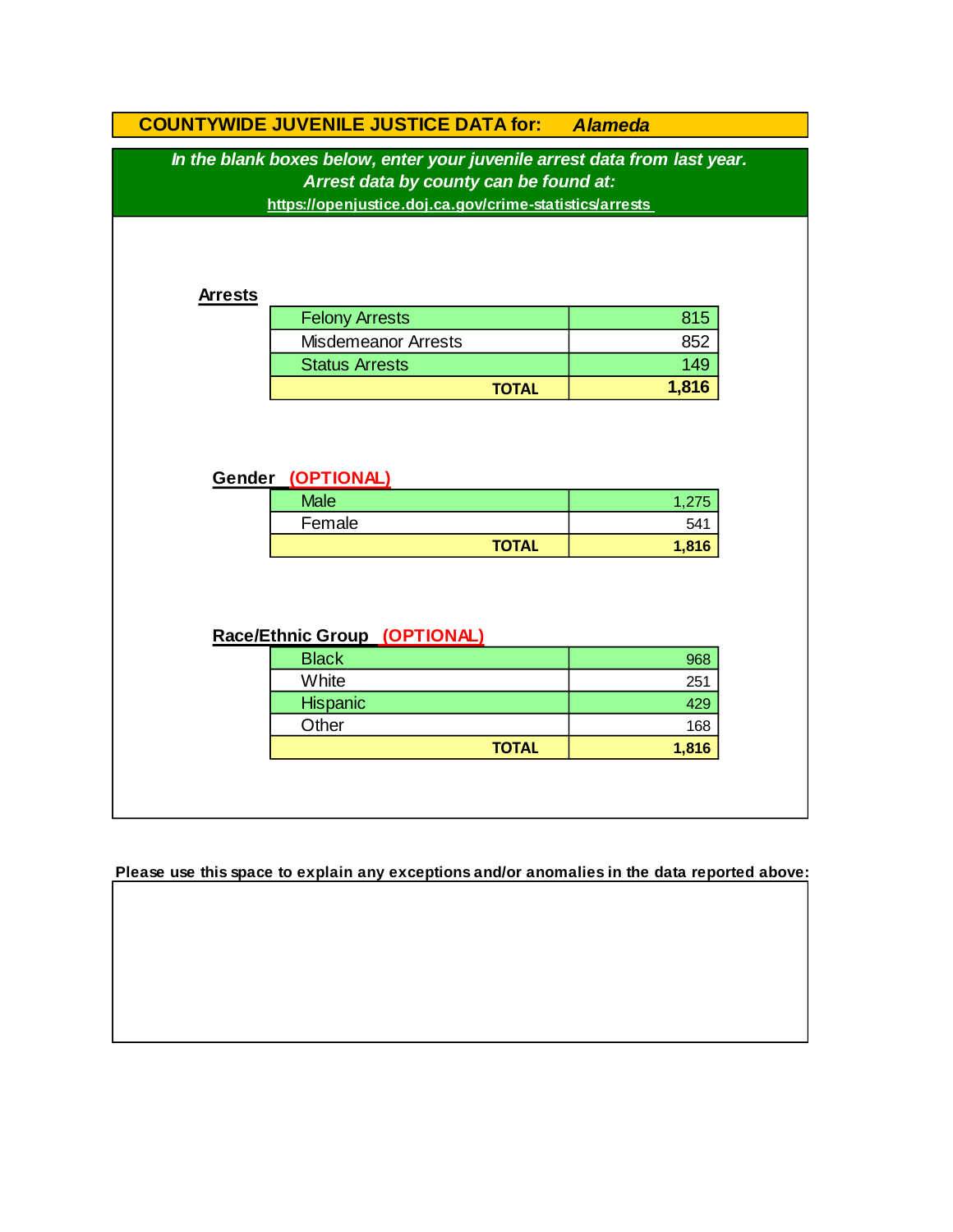# **ANALYSIS OF COUNTYWIDE TREND DATA for:** *Alameda*

## **Government Code Section 30061(b)(4)(C)(iv) & WIC Section 1961(c)(3)**

Provide <sup>a</sup> summary description or analysis, based on available information, of how the programs, placements, services, strategies or system enhancements funded by JJCPA-YOBG have, or may have, contributed to, or influenced, the juvenile justice data trends identified in this report.

JJCPA programs within the Alameda County Probation Department (ACPD) have consistently had lower rates of arrest and incarceration when compared to youth in a reference group over the past 15 years (FY 15/16, 9.8% decrease in violent arrests and 22.9% decrease in violent sustained petitions). JJCPA/YOBG programs in Alameda County specifically target youth under probation supervision in the community, those youth at imminent risk of removal from their homes, youth needing intensive supervision and youth returning from DJJ. ACPD also provides re-entry services to youth at our residential camp program and youth released from custody at Juvenile Hall. By targeting these populations, ACPD has been committed to expanding and building support services aimed to improve system changes that impact youth who are at-risk juveniles, juvenile offenders, and their families. In addition, JJCPA/YOBG has helped ACPD broaden our array of services to reduce the number of youth in out-of-home placements, to provide the least restrictive level of placement, when out-of-home placement is necessary; and promote family preservation and family reunification.

Alameda County is the seventh most populous county in California with a population of approximately 1,510,271 residents. The County consists of 14 incorporated cities and several unincorporated communities. Oakland is the seat of County government and the largest city. The County is racially/ethnically diverse. The youth population (age 10-17) of the County is approximately 149,857 or 10 percent of the total population. Youth living in blighted low-income neighborhoods are generally considered to be at higher risk for involvement in delinquency and Alameda County is no exception. The majority of youth referred to ACPD are from Oakland (40%) and Hayward (16%). Similarly, youth on formal supervision are more likely to reside in Oakland and Hayward, 48% and 17% respectively.

In 2016, there were 1,816 arrests by police in Alameda County. This represents a 7% decline in arrests from the previous year when there were 1,966 arrests. Of the 1,816 arrests reported by police in 2016, misdemeanor arrests accounted for 852 (47%), felony arrests for 815 (45%), and status arrests 149 (8%). There were 1,769 referrals to the Alameda County Probation Department. Of the 1,769 referrals, 830 (47%) petitions were filed, 513 (29%) of cases were closed, 393 (22%) diversions were made, 18 (1%) of cases were transferred, seven (<1%) were placed on 654 informal probation, and the remaining 8 (<1%) were direct files to adult court.

The Alameda County Probation Department (ACPD) has a broad array of youth services resources that specifically target at-risk juveniles, juvenile offenders, and their families. ACPD contracts with numerous agencies that work together as the Delinquency Prevention Network (DPN). In FY2015, the DPN served 1,975 youth 530 (26.8%) of which were on probation. In 2016, of the 830 petitions filed , 371 (45%) were new petitions (juveniles who were not currently supervised), while the remaining 459 (55%) were for subsequent petitions (juveniles who were currently being supervised). The majority of petitions were filed against males 687 (83%), while the remaining petitions were filed against females 143 (17%). The greatest percentage of petitions were filed against African-American youth 531 (64%) compared to 198 (24%) for Latino youth, 43 (5%) for White youth, 39 (5%) for Asian and Pacific Islander youth, and 19 (2%) for youth with an unknown racial/ethnic group.

The majority of petitions filed resulted in a youth being placed on wardship probation, 691 (83%). Of those youth placed on wardship probation, 528 (76%) were placed in their own home or the home of a relative, 95 (14%) were placed in a private facility, 38 (5%) were placed in a secure county facility, 27 (4%) were placed in an "Other" facility, and the remaining 3 (<1%) were committed to the Department of Juvenile Justice. Youth in Alameda County Probation are assessed using The Youth Level of Service/Case Management Inventory™ (YLS/CMI™), prior to disposition. The YLS/CMI is a risk/needs assessment and a case management tool combined into one convenient system. The YLS/CMI helps probation officers, youth workers, psychologists, and social workers identify the youth's major needs, strengths, barriers, and incentives; select the most appropriate goals for him or her; and produce an effective case management plan. The results of the risk/needs assessment, in addition to other relevant facts, are considered in making a recommendation to the Court regarding Probation in the minor's home, placement in Camp, or a Placement facility.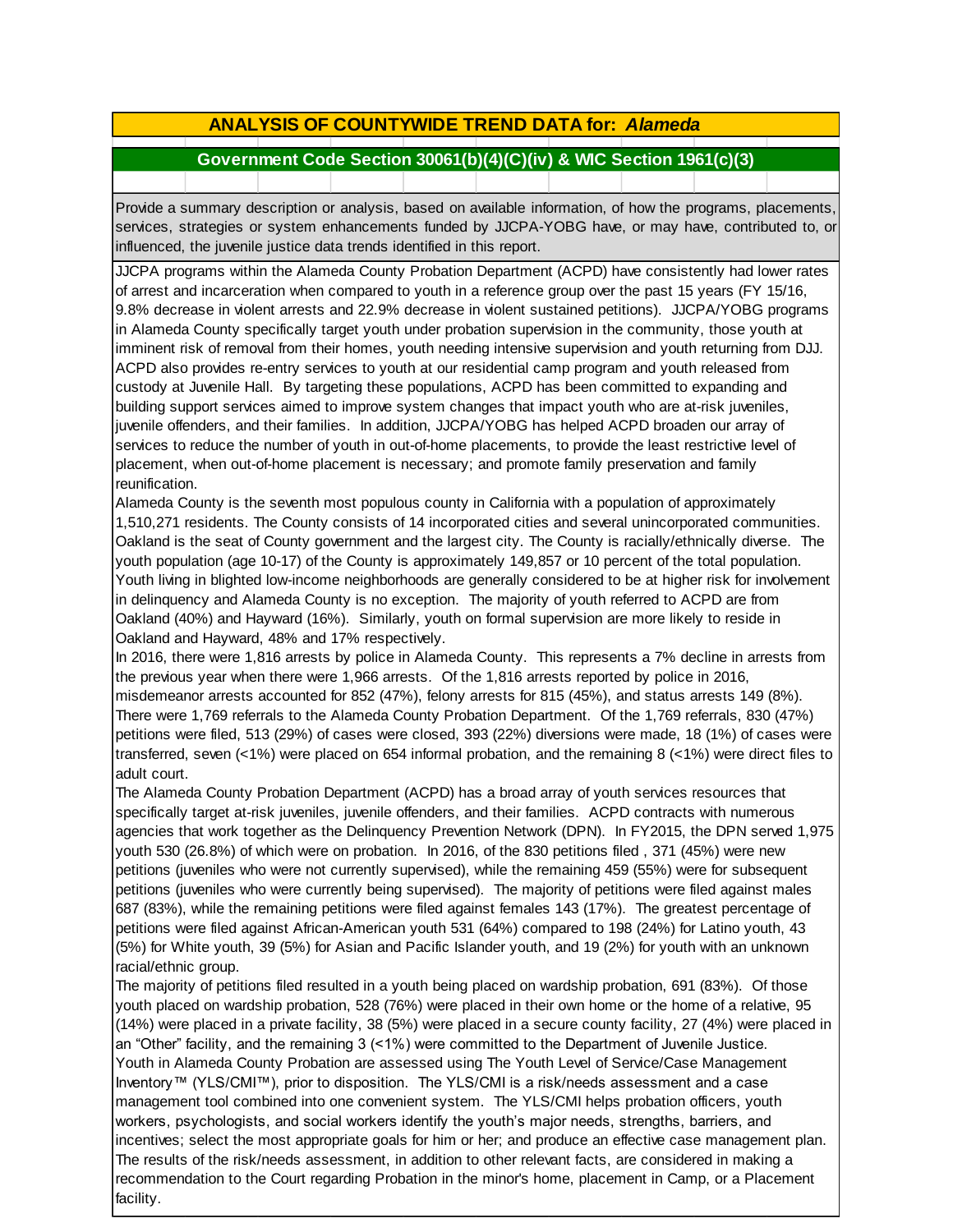Use the template(s) below to report the programs, placements, services, strategies, and/or system enhancements you funded in the preceding fiscal year. Use <sup>a</sup> separate template for each program, placement, service, strategy, or system enhancement that was supported with JJCPA and/or YOBG funds. If you need more templates than provided, copy and paste additional templates below the last Accounting of Expenditures template.

Start by indicating the name of the first program, placement, service, strategy, or system enhancement that was funded with JJCPA and/or YOBG funds last year. Next indicate the expenditure category using the drop down list provided in the Expenditure Category portion on each of the templates.

|                    | Code | <b>Expenditure Category</b>             | Code           | <b>Expenditure Category</b>                   |
|--------------------|------|-----------------------------------------|----------------|-----------------------------------------------|
| <b>Placements</b>  | 1    | Juvenile Hall                           | 5              | <b>Private Residential Care</b>               |
|                    | 2    | Ranch                                   | 6              | Home on Probation                             |
|                    | 3    | Camp                                    | $\overline{7}$ | Other Placement                               |
|                    | 4    | Other Secure/Semi-Secure Rehab Facility |                |                                               |
|                    | Code | <b>Expenditure Category</b>             | Code           | <b>Expenditure Category</b>                   |
| <b>Direct</b>      | 8    | Alcohol and Drug Treatment              | 26             | Life/Independent Living Skills                |
| <b>Services</b>    | 9    | <b>After School Services</b>            |                | Training/Education                            |
|                    | 10   | Aggression Replacement Therapy          | 27             | Individual Mental Health Counseling           |
|                    | 11   | Anger Management Counseling/Treatment   | 28             | Mental Health Screening                       |
|                    | 12   | Development of Case Plan                | 29             | Mentoring                                     |
|                    | 13   | <b>Community Service</b>                | 30             | Monetary Incentives                           |
|                    | 14   | Day or Evening Treatment Program        | 31             | Parenting Education                           |
|                    | 15   | Detention Assessment(s)                 | 32             | Pro-Social Skills Training                    |
|                    | 16   | <b>Electronic Monitoring</b>            | 33             | <b>Recreational Activities</b>                |
|                    | 17   | <b>Family Counseling</b>                | 34             | Re-Entry or Aftercare Services                |
|                    | 18   | <b>Functional Family Therapy</b>        | 35             | Restitution                                   |
|                    | 19   | Gang Intervention                       | 36             | Restorative Justice                           |
|                    | 20   | Gender Specific Programming for Girls   | 37             | Risk and/or Needs Assessment                  |
|                    | 21   | Gender Specific Programming for Boys    | 38             | <b>Special Education Services</b>             |
|                    | 22   | <b>Group Counseling</b>                 | 39             | Substance Abuse Screening                     |
|                    | 23   | Intensive Probation Supervision         | 40             | <b>Transitional Living Services/Placement</b> |
|                    | 24   | Job Placement                           | 41             | Tutoring                                      |
|                    | 25   | Job Readiness Training                  | 42             | Vocational Training                           |
|                    |      |                                         | 43             | <b>Other Direct Service</b>                   |
|                    | Code | <b>Expenditure Category</b>             | Code           | <b>Expenditure Category</b>                   |
| Capacity           | 44   | Staff Training/Professional Development | 48             | <b>Contract Services</b>                      |
| Building/          | 45   | <b>Staff Salaries/Benefits</b>          | 49             | <b>Other Procurements</b>                     |
| <b>Maintenance</b> | 46   | Capital Improvements                    | 50             | Other                                         |
| <b>Activities</b>  | 47   | Equipment                               |                |                                               |

### **List of Expenditure Categories and Associated Numerical Codes**

For each program, placement, service, strategy, or system enhancement, record actual expenditure details for the preceding fiscal year. Expenditures will be categorized as coming from one or more of three funding sources - JJCPA funds, YOBG funds, and other funding sources (local, federal, other state, private, etc.). Be sure to report all JJCPA and YOBG expenditures for the preceding fiscal year irrespective of the fiscal year during which the funds were allocated. Definitions of the budget line items are provided on the next page.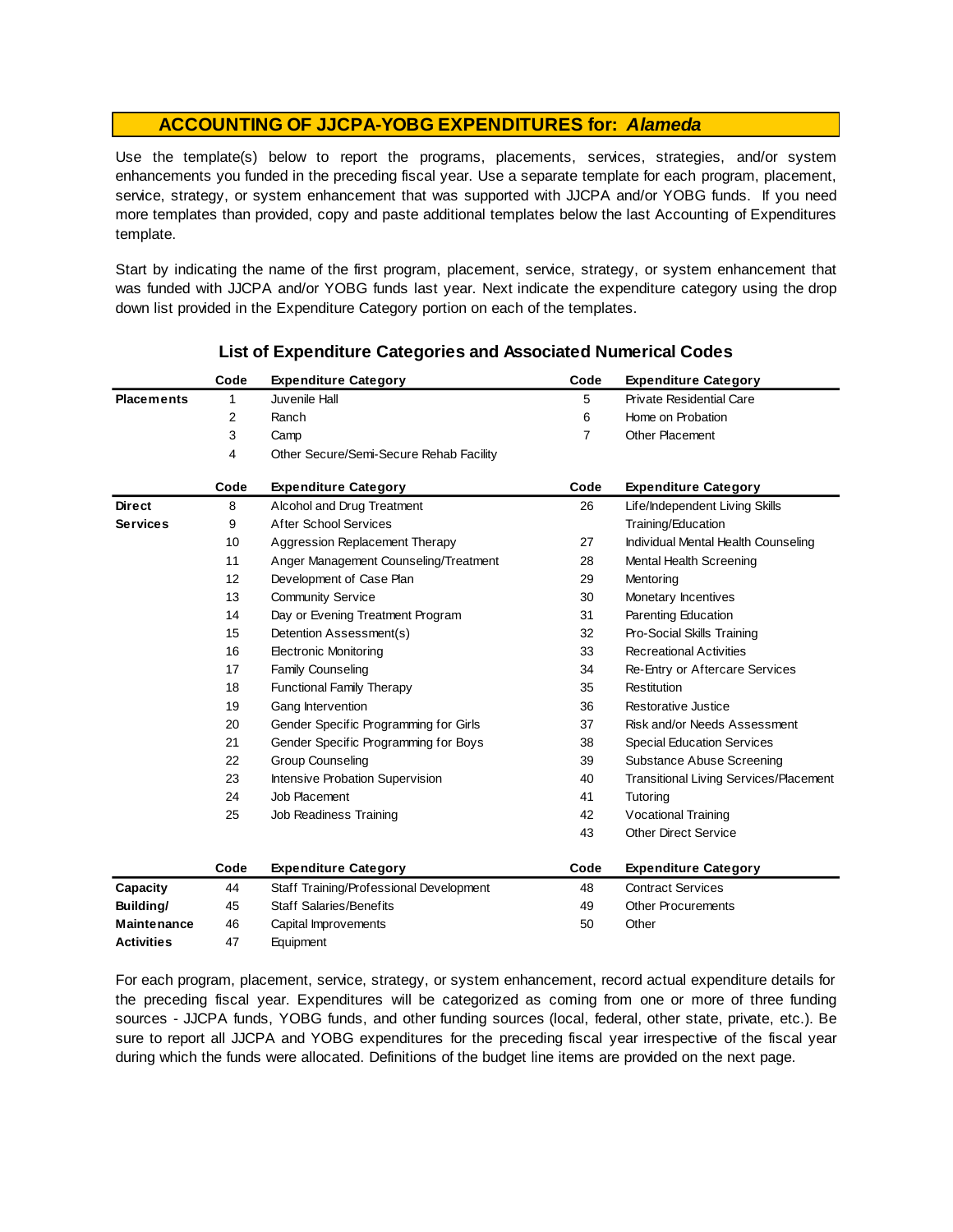**Salaries and Benefits** includes all expenditures related to paying the salaries and benefits of county probation (or other county department) employees who were directly involved in grant-related activities.

**Services and Supplies** includes expenditures for services and supplies necessary for the operation of the project (e.g., lease payments for vehicles and/or office space, office supplies) and/or services provided to participants and/or family members as part of the project's design (e.g., basic necessities such as food, clothing, transportation, and shelter/housing; and related costs).

**Professional Services** includes all services provided by individuals and agencies with whom the County contracts. The county is responsible for reimbursing every contracted individual/agency.

**Community-Based Organizations (CBO)** includes all expenditures for services received from CBO's. *NOTE* : *I f you use JJCPA and/or YOBG funds t o contract with <sup>a</sup> CBO, report that expenditure on this line item rather than on the Professional Services line item.*

**Fixed Assets/Equipment** includes items such as vehicles and equipment needed to implement and/or operate the program, placement, service, etc. (e.g., computer and other office equipment including furniture).

**Administrative Overhead** includes all costs associated with administration of the program, placement, service, strategy, and/or system enhancement being supported by JJCPA and/or YOBG funds.

Use the space below the budget detail to provide a narrative description for each program, placement, service, strategy, and/or system enhancement that was funded last year. *To do so, double click on the response box provided for this purpose.* 

Repeat this process as many times as needed to fully account for all programs, placements, services, strategies, and systems enhancements that were funded with JJCPA and/or YOBG during the last fiscal year. Keep in mind that this full report will be posted on the BSCC website in accordance with state law.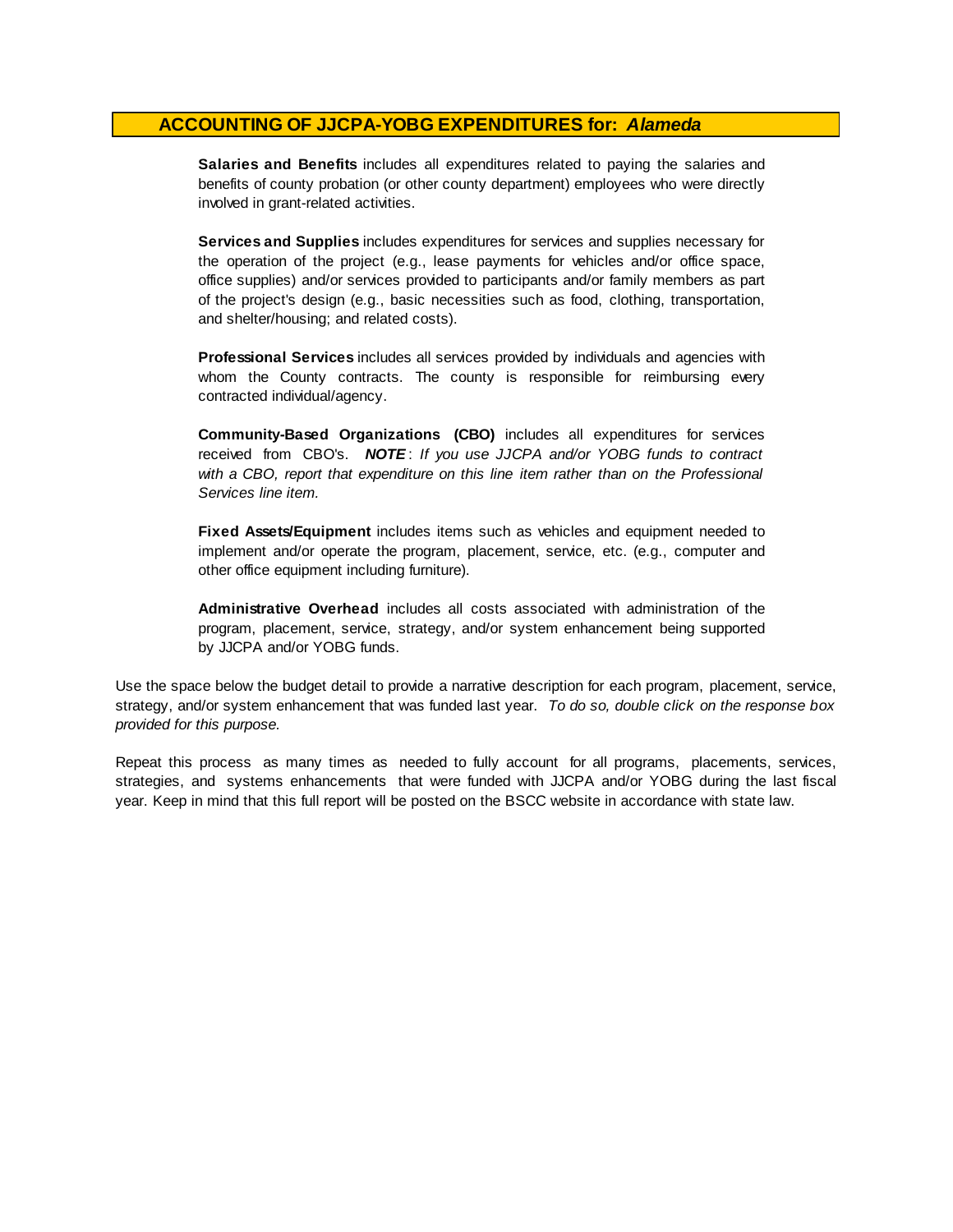| 1. Program, Placement, Service, Strategy, or System Enhancement |                           |                    |            |                               |
|-----------------------------------------------------------------|---------------------------|--------------------|------------|-------------------------------|
| Name of program, placement, service,                            | JJCPA-Community Probation |                    |            |                               |
| strategy or system enhancement:                                 |                           |                    |            |                               |
| <b>Expenditure Category:</b>                                    |                           | Home on Probation  |            |                               |
|                                                                 |                           | <b>JJCPA Funds</b> | YOBG Funds | All Other Funds<br>(Optional) |
| Salaries & Benefits:                                            | \$                        | 2,394,920          |            |                               |
| Services & Supplies:                                            | \$                        | 79,581             |            |                               |
| <b>Professional Services:</b>                                   | \$                        | 271,766            |            |                               |
| Community Based Organizations:                                  | \$                        | 85,000             |            |                               |
| <b>Fixed Assets/Equipment:</b>                                  | \$                        | 146,700            |            |                               |
| Administrative Overhead:                                        | \$                        | 24,817             |            |                               |
| Other Expenditures (List Below):                                |                           |                    |            |                               |
| <b>ISF- Internal Services Fund</b>                              | \$                        | 147,524            |            |                               |
| ISF- (Interest Received- JJCPA)                                 |                           |                    |            | \$<br>39,540                  |
|                                                                 |                           |                    |            |                               |
| TOTAL: I                                                        | \$                        | 3,150,308          | - \$       | 39,540                        |

Provide a description of the program, placement, service, strategy or system enhancement that was funded with JJCPA and/or YOBG funds in the preceding fiscal year. For example, you might want to include information on the types of youth served, prevention services you provided, your accomplishments, any barriers encountered, and what specifically JJCPA and/or YOBG funds paid for.

The Community Probation Program offers enhanced program services for boys and girls, which integrates the work of Deputy Probation Officers, local law enforcement agencies and other youth-service agencies such as schools, recreation departments and community-based organizations. These collaborative efforts enable a multi-disciplinary team to solve problems by: 1) working with clients and their families, 2) monitoring compliance with probation conditions by increased contacts with random evening visits, and 3) insuring minors pay restitution to victims and complete community service orders. Probation staff is assigned to service specific geographic areas in partnership with community policing areas. The Deputy Probation Officer works in the community where satellite offices are available in various schools and community-based organizations. The goal of Community Probation is to marshal the resources of the client's family, school and neighborhood to optimize preventive services and eliminate behaviors leading to chronic delinquency. The Community Probation team assumes a non-traditional, proactive role, working non-traditional hours to assist the client in developing the skills to become successful in meeting the expectations of their probation. Deputy Probation Officers provide services in Alameda, Albany, Berkeley, Castro Valley, Dublin, Emeryville, Fremont, Hayward, Livermore, Pleasanton, Oakland, San Leandro, San Lorenzo, Ashland/Cherryland, and Union City in Alameda County, with a maximum caseload of 50 youth at any given time. Youth supervised by Deputy Probation Officers assigned to the Community Probation Program participate in a broad range of pro-social activities, such as educational and recreational field trips and community service. In an effort to provide holistic services, youth and their families receive concrete funds to address some of their immediate needs, including transportation, food, utilities, and housing. Youth in Alameda County Probation are assessed using The Youth Level of Service/Case Management Inventory™ (YLS/CMI™), prior to disposition. The YLS/CMI is a risk/needs assessment and a case management tool combined into one convenient system. The YLS/CMI helps probation officers, youth workers, psychologists, and social workers identify the youth's major needs, strengths, barriers, and incentives; select the most appropriate goals for him or her; and produce an effective case management plan. Youth with Medium Risk Results are referred to the JJCPA Community Probation where caseloads are approximately 35-45, there is more contact between Deputy Probation Officers and youth, and special services available to clients. The Community Probation Program has been operating for 16 years and data consistently show that youth participating in Community Probation have significantly better outcomes than youth in comparison groups. Specifically, program data for the past 13 years show youth in JJCPA programs had significantly lower arrest, incarceration, and probation violation rates. They also had a significantly higher rate of completion of probation.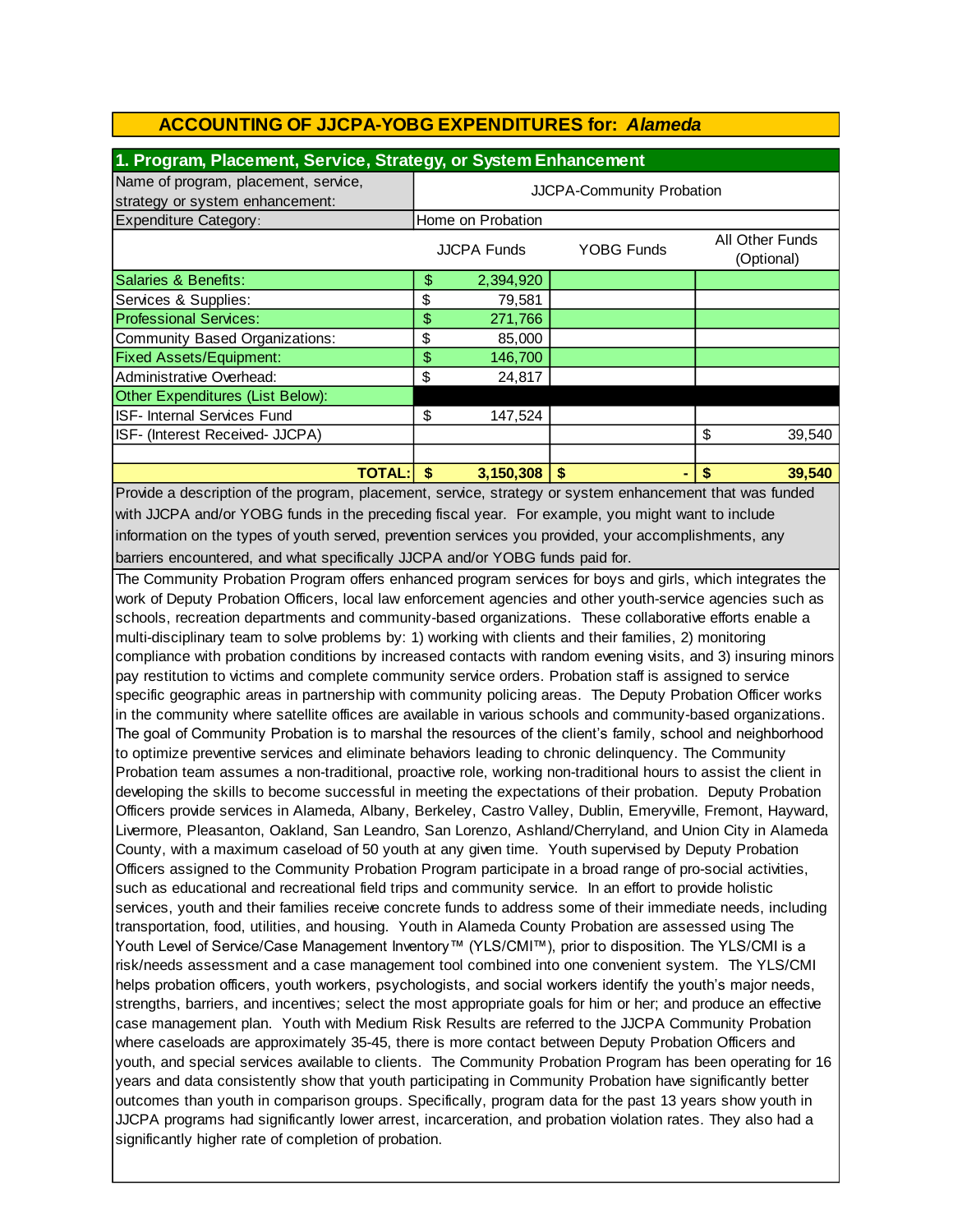| 2. Program, Placement, Service, Strategy, or System Enhancement         |                                  |                    |                   |                               |
|-------------------------------------------------------------------------|----------------------------------|--------------------|-------------------|-------------------------------|
| Name of program, placement, service,<br>strategy or system enhancement: | JJCPA - Family Preservation Unit |                    |                   |                               |
| Expenditure Category:                                                   | Home on Probation                |                    |                   |                               |
|                                                                         |                                  | <b>JJCPA Funds</b> | <b>YOBG Funds</b> | All Other Funds<br>(Optional) |
| Salaries & Benefits:                                                    | \$                               | 1,728,778          |                   |                               |
| Services & Supplies:                                                    | \$                               | 44,775             |                   |                               |
| <b>Professional Services:</b>                                           |                                  |                    |                   |                               |
| Community Based Organizations:                                          |                                  |                    |                   |                               |
| <b>Fixed Assets/Equipment:</b>                                          |                                  |                    |                   |                               |
| Administrative Overhead:                                                |                                  |                    |                   |                               |
| Other Expenditures (List Below):                                        |                                  |                    |                   |                               |
|                                                                         |                                  |                    |                   |                               |
|                                                                         |                                  |                    |                   |                               |
|                                                                         |                                  |                    |                   |                               |
| TOTAL:l                                                                 | S                                | 1,773,553          | \$.               |                               |

barriers encountered, and what specifically JJCPA and/or YOBG funds paid for. Provide a description of the program, placement, service, strategy or system enhancement that was funded with JJCPA and/or YOBG funds in the preceding fiscal year. For example, you might want to include information on the types of youth served, prevention services you provided, your accomplishments, any

The Family Preservation Unit (FPU) is an intensive supervision program. These youth must be at-risk of out-ofhome placement. The primary goal of FPU is to provide alternative services to youth who would otherwise be placed out of their homes. FPU works with the community to deliver programs and resources to improve family relations, academic performance, vocational performance, and to prevent further law violations. Participating youth receive Multi-Systemic Therapy, Intensive Case Management (ICM) and Wraparound services. FPU probation officers also provide linkages to outpatient drug treatment, parenting classes and gang prevention services. Research shows that community-based services are often more effective than traditional residential placement facilities in achieving better outcomes for troubled youth, most notably in reducing the likelihood of repeat offenses. Family Preservation assesses the therapeutic needs of clients and refers them to appropriate programs in the community that will best fit each youth.

The Family Preservation Unit (FPU) was developed to insure that reasonable efforts are made to retain youth in the community, before out-of-home placement is considered. Deputies provide intensive supervision and work with community resources to improve family relations, academic performance, and parent education. Youth assigned to FPU are at moderate risk of reoffending in the community. The minor and their family are in need of wraparound services, which is often due to high family dysfunctionality. The youth is often at imminent risk of removal from the home, having issues in school and/or performing poorly, and they often have substance abuse issues. In an effort to provide holistic services, youth and their families receive concrete funds to address some of their immediate needs, including transportation, food, utilities, and housing.

Additionally, Collaborative Court is also maintained under FPU. The purpose of Collaborative Court is to divert mentally ill youth from the juvenile justice system by linking families with individualized mental health treatment services, educational and vocational opportunities, and other community supports. The funds utilized allow for services crucial to the stabilization of the family unit, which are otherwise unaffordable or inaccessible to the family. The funds also provide transportation to and from school, programs and other pro-social functions. The funding encourages the family to take advantage of and participate in prosocial activities in the community, as well as to provide therapeutic services.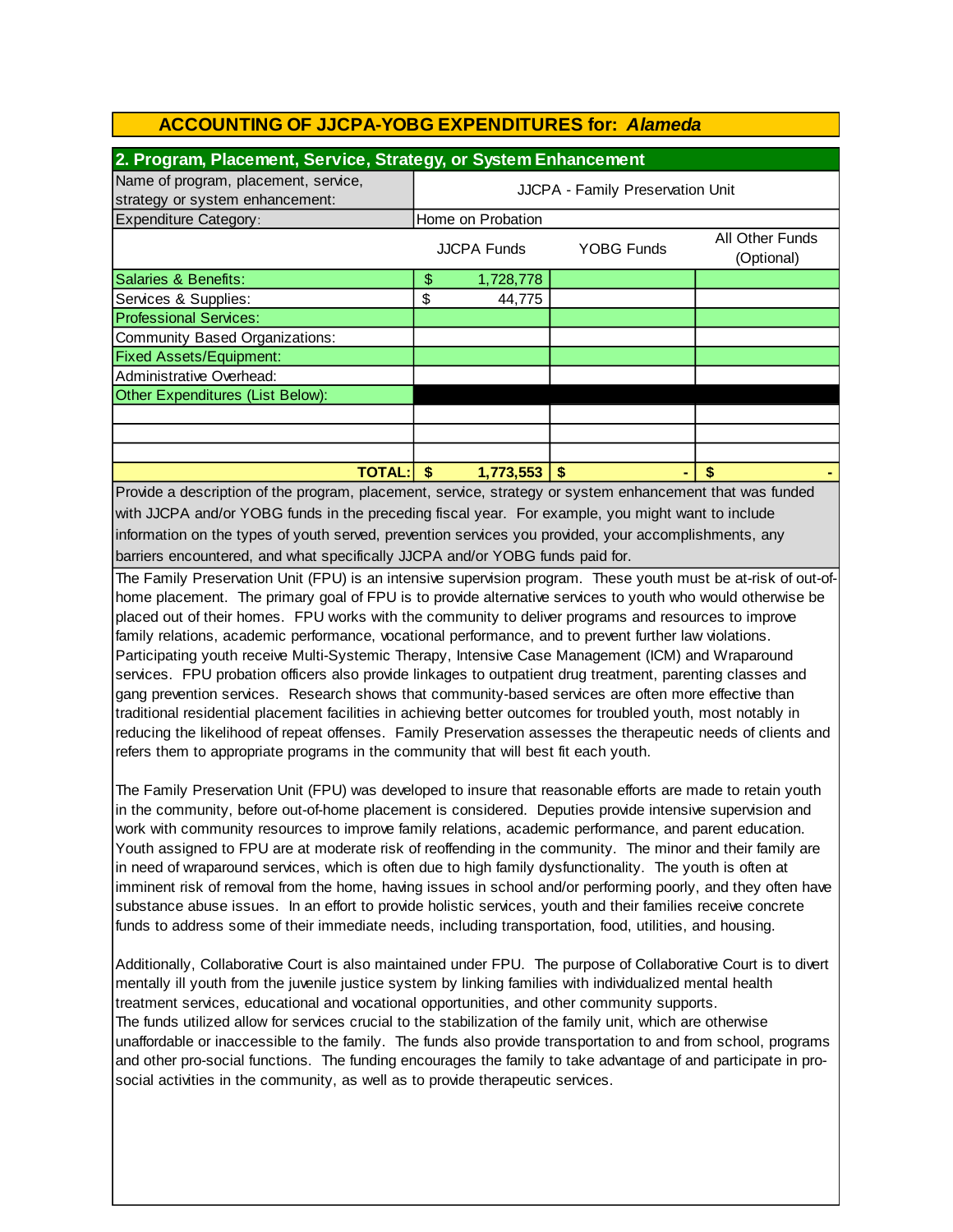| 3. Program, Placement, Service, Strategy, or System Enhancement         |                                   |    |                   |                 |  |
|-------------------------------------------------------------------------|-----------------------------------|----|-------------------|-----------------|--|
| Name of program, placement, service,<br>strategy or system enhancement: | YOBG - Intensive Supervision Unit |    |                   |                 |  |
| <b>Expenditure Category:</b>                                            | Intensive Probation Supervision   |    |                   |                 |  |
|                                                                         | <b>JJCPA Funds</b>                |    | <b>YOBG Funds</b> | All Other Funds |  |
| Salaries & Benefits:                                                    |                                   | \$ | 1,848,198         |                 |  |
| Services & Supplies:                                                    |                                   | \$ | 15,648            |                 |  |
| <b>Professional Services:</b>                                           |                                   | \$ | 149,406           |                 |  |
| Community Based Organizations:                                          |                                   |    |                   |                 |  |
| <b>Fixed Assets/Equipment:</b>                                          |                                   | \$ | 57,050            |                 |  |
| Administrative Overhead:                                                |                                   | \$ | 571,195           |                 |  |
| Other Expenditures (List Below):                                        |                                   |    |                   |                 |  |
| Internal Services Fund                                                  |                                   | \$ | 81,768            |                 |  |
|                                                                         |                                   |    |                   |                 |  |
|                                                                         |                                   |    |                   |                 |  |
| <b>TOTAL: \$</b>                                                        |                                   | \$ | 2,723,265         | \$              |  |

barriers encountered, and what specifically JJCPA and/or YOBG funds paid for. information on the types of youth served, prevention services you provided, your accomplishments, any Provide a description of the program, placement, service, strategy or system enhancement that was funded with JJCPA and/or YOBG funds in the preceding fiscal year. For example, you might want to include

The Alameda County Probation Department Intensive Supervision Unit (YOBG) is committed to preserving, strengthening and assisting families within their communities. Youth and families are provided with community based services and interventions, as well as, intensive supervision services to include monthly contact by the probation officer up to three times per month. Deputy Probation Officers (DPO), supervised by Unit Supervisors, provide Intensive Probation Supervision for youth whose overall total risk level on the Youth Level Services/Case Management Inventory(YLS/CMI) is High or Very High and youth returning from DJJ commitment. DPOs work with youth and their families to develop case plans that target the risks identified in the YLS/CMI. DPOs supervise youth within the County with caseloads of approximately 20-30 youth, to ensure increased contact. DPOs refer youth to mentoring groups and workshops on a variety of life skill topics (personal organization, personal care/hygiene, social etiquette, budgeting). DPOs occasionally provide supervised pro-social activities including college tours and educational field trips. The DPOs also collaborate with a Behavioral Health Clinician from our County's Behavioral Health Care Services Agency, who assists in identifying youth with special mental health needs, connecting those youth with appropriate services in the community, and facilitating Multi-Disciplinary Team meetings with the youth, parents, mental health, school, probation and community partners involved with the youth. Each probation unit utilizes the behavioral health clinician who provides consultations, treatment plans and multi-disciplinary team (MDT's) meetings. The goal of the Intensive Supervision Program is to marshal the resources of the minor's family, school, and neighborhood to address those factors that will most likely result in recidivism, if not addressed. Suitable youth from the Intensive Supervision program are allowed to participate in contractual services funded through the JJCPA Community Probation Program including multi-disciplinary teams. These collaborative efforts enable a multi-disciplinary team to solve problems by: 1) working with clients and their families, 2) monitoring compliance with probation conditions by increased contacts with random evening visits, and 3) insuring minors pay restitution to victims and complete community service orders. The Alameda County Probation Department Intensive Supervision Unit also organizes and provides pro-social activities for our youth. Prosocial activities are a staple in our program as we strive to expose our youth to the arts while giving them the opportunity to travel outside of their local living environment to engage in a variety of new activities. One such activity occurred on December 3, 2016, where we sponsored and chaperoned youth to the Lion King musical, San Francisco, California. Prior to the musical, the youth were also treated to lunch at a popular, local restaurant. The youth had a great time and had the opportunity to be enriched by the arts, culture, theater, travel and more! The Intensive Supervision Unit is currently planning to provide our youth with hygiene kits! We determined there was a need for basic health and beauty products, such as: soap, toothpaste, mouth wash, dental floss, foot powder, finger nail clippers, etc. As such, we will be delivering hygiene kits to our youth in September 2017!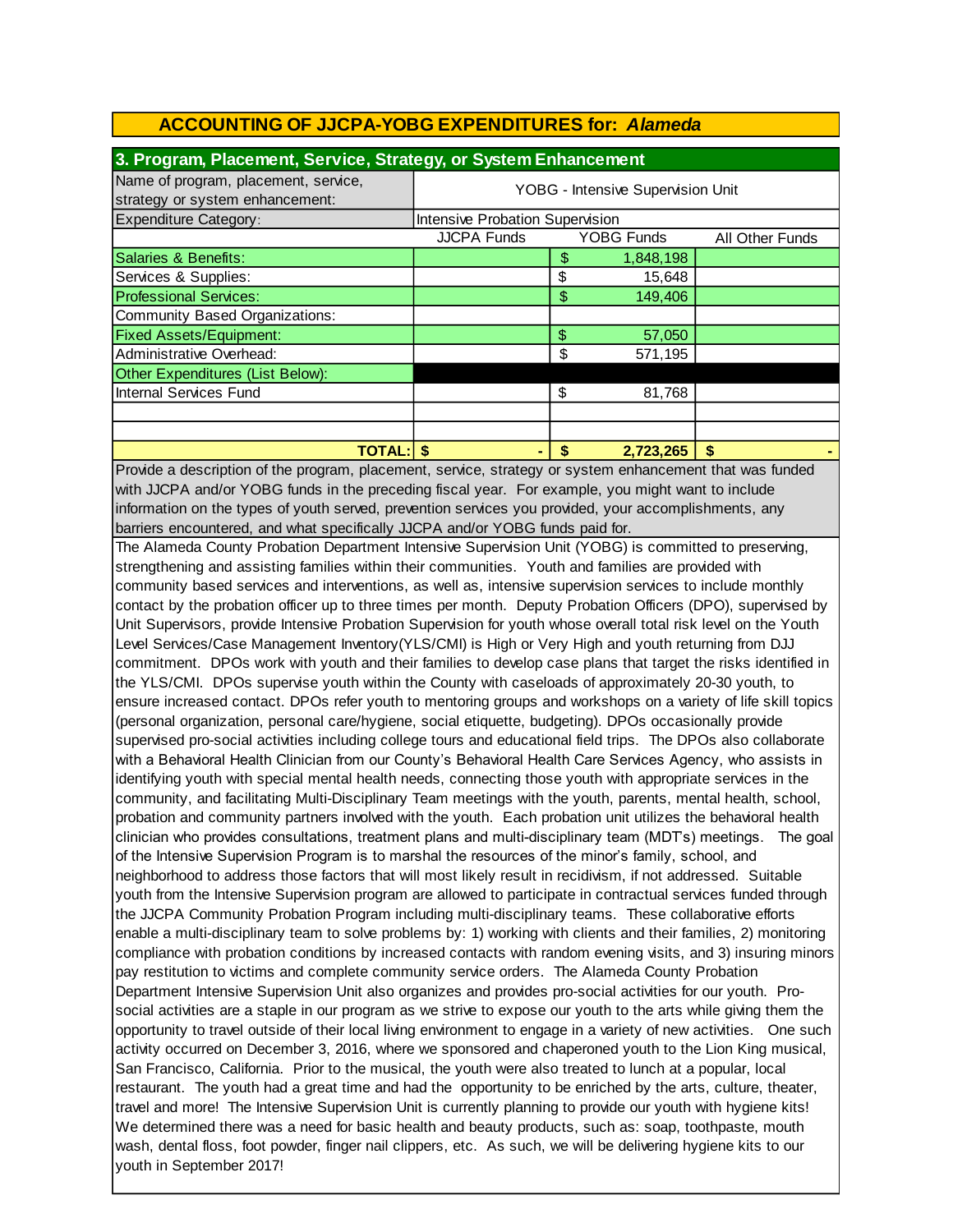| 4. Program, Placement, Service, Strategy, or System Enhancement         |                     |                   |                        |  |
|-------------------------------------------------------------------------|---------------------|-------------------|------------------------|--|
| Name of program, placement, service,<br>strategy or system enhancement: | YOBG - Camp Sweeney |                   |                        |  |
| <b>Expenditure Category:</b>                                            | Camp                |                   |                        |  |
|                                                                         | <b>JJCPA Funds</b>  | <b>YOBG Funds</b> | <b>All Other Funds</b> |  |
| Salaries & Benefits:                                                    |                     | 653,097<br>\$     |                        |  |
| Services & Supplies:                                                    |                     |                   |                        |  |
| <b>Professional Services:</b>                                           |                     |                   |                        |  |
| Community Based Organizations:                                          |                     |                   |                        |  |
| <b>Fixed Assets/Equipment:</b>                                          |                     |                   |                        |  |
| Administrative Overhead:                                                |                     |                   |                        |  |
| Other Expenditures (List Below):                                        |                     |                   |                        |  |
|                                                                         |                     |                   |                        |  |
|                                                                         |                     |                   |                        |  |
|                                                                         |                     |                   |                        |  |
| <b>TOTAL: S</b>                                                         |                     | \$<br>653,097     | S                      |  |

Provide a description of the program, placement, service, strategy or system enhancement that was funded with JJCPA and/or YOBG funds in the preceding fiscal year. For example, you might want to include information on the types of youth served, prevention services you provided, your accomplishments, any barriers encountered, and what specifically JJCPA and/or YOBG funds paid for.

Camp Wilmont Sweeney is a 24-hour Camp facility for Alameda County's delinquent male youth who range in age from 15 through 19. Individualized treatment plans are developed for each youth with goals related to specific behavioral and educational needs. The overall goal is to return each minor to his community as a positive and productive citizen. To help achieve this overarching goal, Camp Sweeney partners with the Alameda County Office of Education, the Alameda County Health Care Services Agency (for medical and mental health care) and a myriad of community organizations, which help to provide: parent education and support groups, vocational programming and job readiness training/placement, structured recreational and social activities and planned, supervised outings. The goal of Camp Sweeney is to marshal the resources of the minor's family, school, and neighborhood to address those factors that will most likely result in recidivism, if not addressed. Suitable youth from Camp Sweeney participate in contractual services that are also funded through the JJCPA Community Probation Program. The DPOs also assist in programming, refer camp youth to Cognitive Behavior Treatment, and transition aftercare service planning. Some of our successes have included Cognitive Behavior Treatment which is funded by JJCPA. The program has addressed gang rivalry issues allowing youth at camp in opposing gangs to co-exist at camp in a productive environment. In addition, the Oakland Police Department has a "Cease Fire" categorization for wards at risk of engaging in violence or being a victim of violence. Cease Fire is a data-driven violence-reduction strategy coordinating law enforcement, social services, and the community. The major goal is to reduce gang/group-related homicides and shootings. Once someone is identified of being at-risk, they are offered preventative services. Through the funding provided, our Cognitive Behavioral provider has supported youth identified through Cease Fire to transition home with additional support throughout their camp program. Youth exiting camp transition into aftercare and receive the services from the Intensive Supervision Unit which is also funded under YOBG. These services include mentoring groups and workshops on a variety of life skill topics (personal organization, personal care/hygiene, social etiquette, budgeting). The DPOs also collaborate with a Behavioral Health Clinician from our County's Behavioral Health Care Services Agency, who assists in identifying youth with special mental health needs, connecting those youth with appropriate services in the community, and facilitating Multi-Disciplinary Team meetings with the youth, parents, mental health, school, probation and community partners involved with the youth. Each probation unit utilizes the behavioral health clinician who provides consultations, treatment plans and multi-disciplinary team (MDT's) meetings. Suitable youth released from Camp Sweeney are also allowed to participate in contractual services funded through the JJCPA Community Probation Program including multi-disciplinary teams.